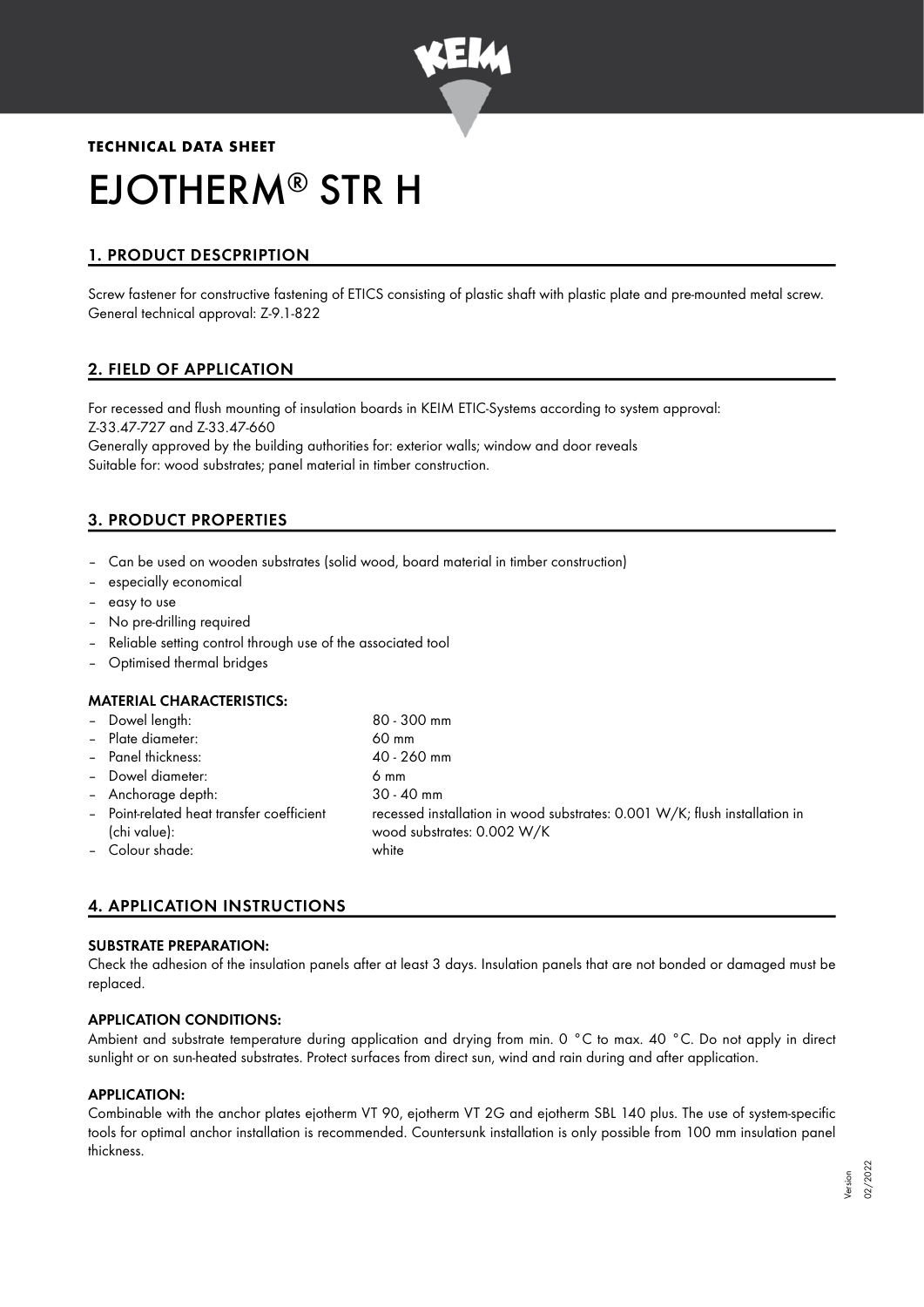## DOWELING:

Anchoring is carried out in glued and dowelled ETIC systems using ETICS fasteners approved by the general building authorities or by the European authorities according to DIN EN 1991-1-4/NA. The required dowel quantity depends on the building height and the respective wind zone in which the object is located. For further information, please refer to our ETICS Technical Guide, Chapter #8, ETICS Wind Suction Loads. In only glued ETIC systems, constructive anchoring with suitable ETICS anchors is permissible.

# 5. PACKAGING / TECHNICAL DATA

| Dowel length [mm] | Panel thickness [mm] | Pieces per unit |
|-------------------|----------------------|-----------------|
| 80                | 40                   | 100             |
| 100               | 60                   | 100             |
| 120               | 80                   | 100             |
| 140               | 100                  | 100             |
| 160               | 120                  | 100             |
| 180               | 140                  | 100             |
| 200               | 160                  | 100             |
| 220               | 180                  | 100             |
| 240               | 200                  | 100             |
| 260               | 220                  | 100             |
| 280               | 240                  | 100             |
| 300               | 260                  | 100             |

#### ORDER SIZE:

Order length of fastener = insulation material thickness + layer thickness of adhesive mortar + possibly existing thickness of old render + anchorage depth

## CHARACTERISTIC LOADS ADDITIONAL INFORMATION:

\* screwed through

## ASSEMBLY TOOLS:

ejotherm<sup>®</sup> STR-tool 2GE Torx Bit T 25 (lang)